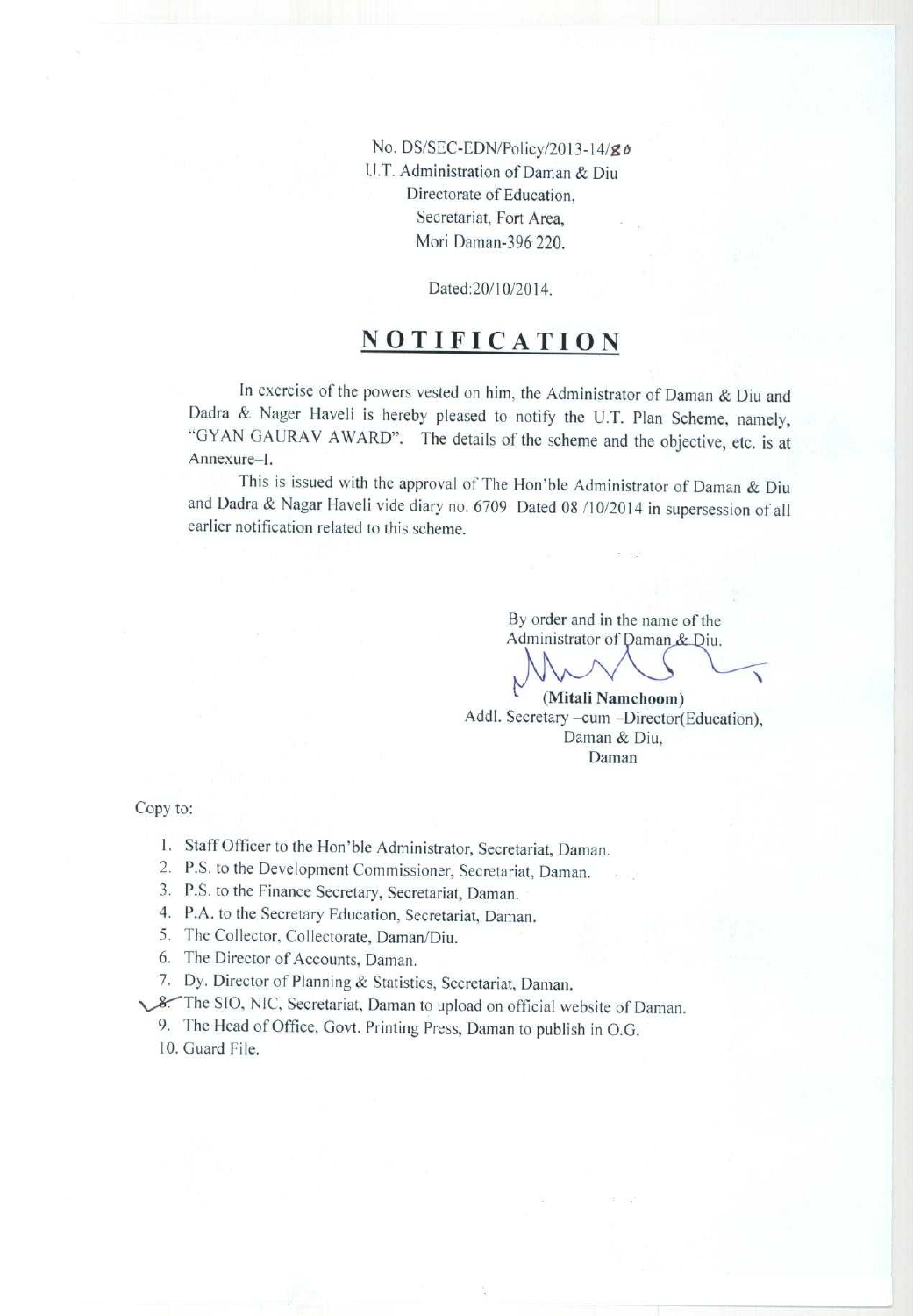#### ANNEXURE-I

#### INTRODUCTION:

Education and Knowledge are the key factors for success in life. Education with healthy competition is necessity of this era. Day by Day competitions are increased due to globalization. Development of society and country depends on the development of children education and their ability to withstand against worldwide challenges and competition. Therefore, it is the responsibility of government to provide platform and create environment for healthy competition at school level.

U.T. Administration **of Daman & Diu is therefore willing to create such environment amongst school and students**. **Hence**, U.T. Administration **of Darnan & Diu has introduced awards to the students for giving outstanding meritorious performance in** HSCE **board Examination and schools** for achieving **good results** in HSCE board **examination** . This will create **healthy competition between students and schools to give their best at** Higher Secondary Level.

# Name of the Scheme or Award: "GYAN GAURAV AWARD"



# **Name of the Department**: EDUCATION DEPARTMENT, U.T. ADMINISTRATION OF DAMAN & DIU.

#### **Objectives:**

- 1. To motivate **and encourage Higher** Secondary Schools for **achieving good results in** HSCE Board **Examination.**
- **2. To motivate and encourage the students for giving outstanding meritorious performance** in HSCE **Board Examination.**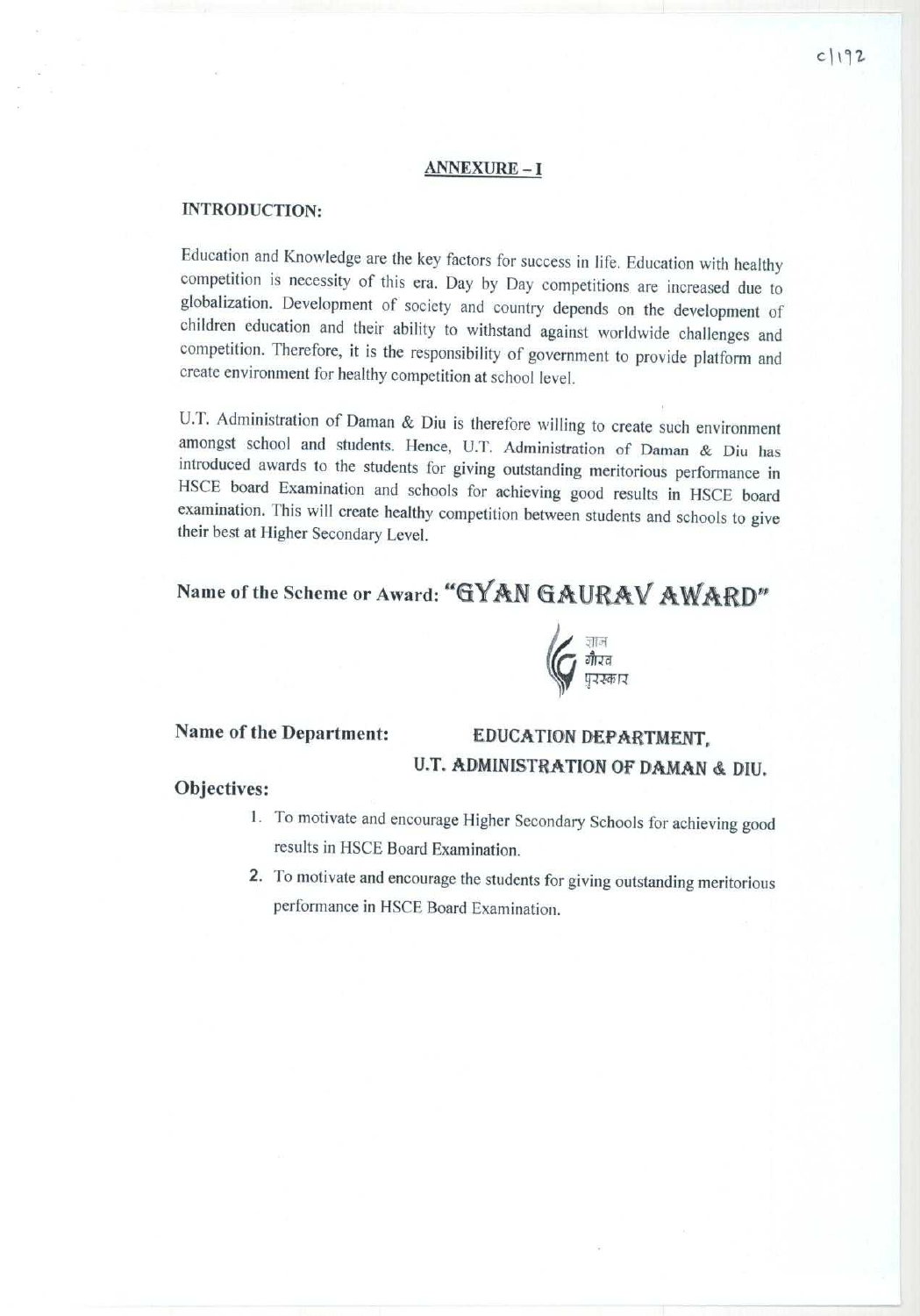### **Salient Features:**

Knowledge is the key factor for success in life. Education with healthy competition is a necessity of this era. Development of society and country depends on the development of children education and their ability to withstand against worldwide challenges and competition.

U.T. Administration of Daman & Diu intends to create such environment amongst the schools and students. Hence, awards. This will create healthy competition between students and schools to achieve their best at Higher Secondary Level.

- Best students in each category shall be given Certificate from the Honb'le Administrator of Daman & Diu and DNH with Award.
- Best schools in each category shall be given Certificate from the Honb'le Administrator of Daman & Diu and DNH with Trophy.

## **Pattern** of Assistance:

The scheme is 100% U.T. sponsored Plan scheme. ₹ 25,000/- for the schools, ₹ 6,00,000/- for the students and ₹75,000/- for function etc.

## **Categories of the Award:**

#### <sup>â</sup> **For Schools :**

- 1. Best Higher Secondary Govt. School (U.T. Administration) in the U.T. Administration of Daman & Diu
- 2. Best Higher Secondary School (other than U.T. Administration) in the U.T. Administration of Daman & Diu
- 3. Best Higher Secondary Govt. School (U.T. Administration) **in Daman** District
- 4. Best Higher Secondary Govt. School (U.T. Administration) in Diu District
- 5. Best Higher Secondary School (where no of students **are less than 50 and** achieved 100% **result**) in the U.T. Administration of Daman & Diu.

#### <sup>â</sup> **For Students:**

- o First Three (03) topers based on criteria of selection in the stream of Science, Commerce, Vocational and Humanities of Govt. Higher Secondary School (U.T. Administration) in the U.T. Administration of Daman & Diu.
- o Overall topper(0l) based on criteria of selection in the stream of Science, Commerce, Vocational and Humanities of Higher Secondary School (other than U.T. Administration) in the U.T. Administration of Daman & Diu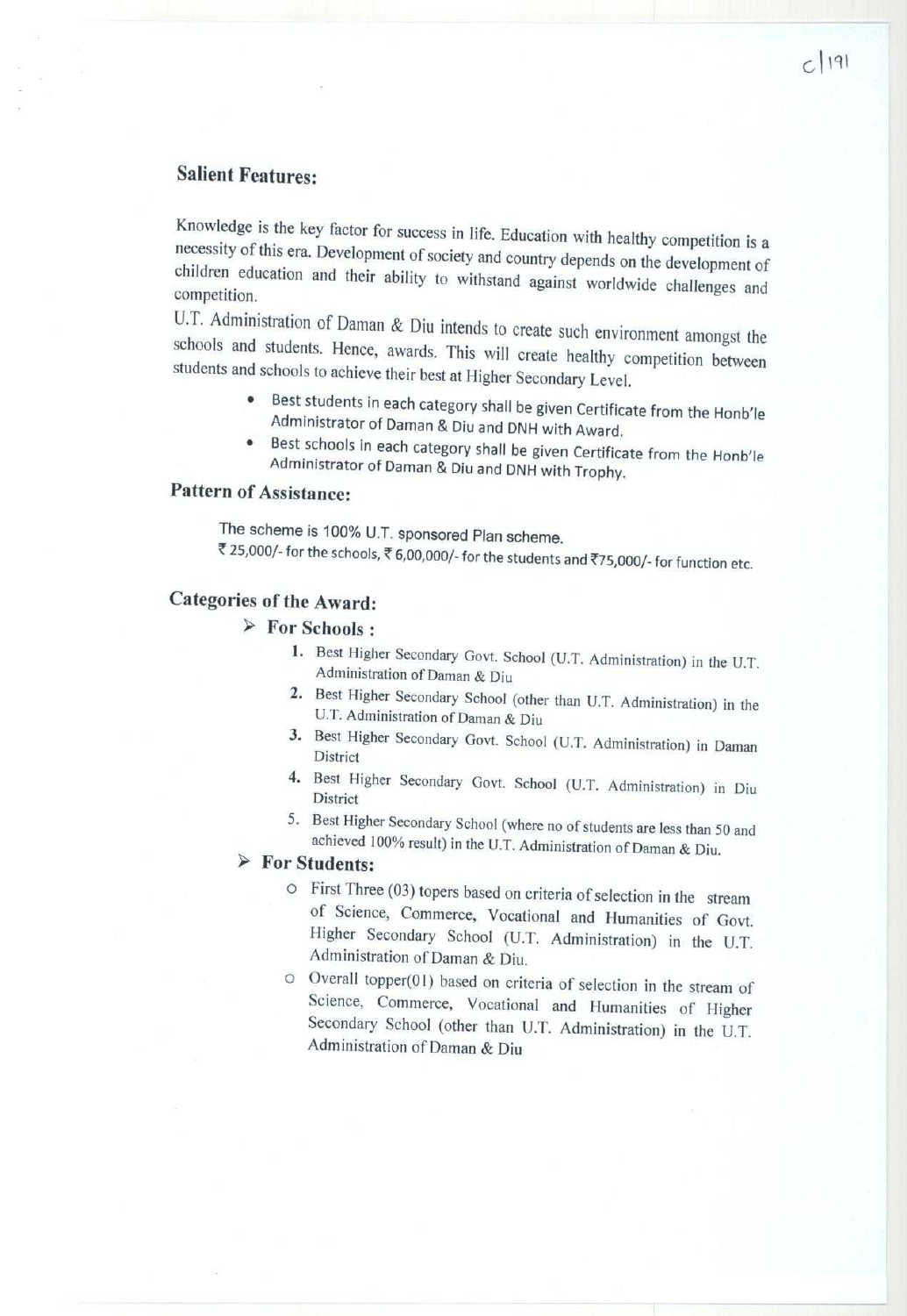#### **Eligibility Criteria:**

**> For Schools :**

- o For category I to 4, only those **schools shall be considered where at least 50 students have appeared in the respective boards and for** category 5, only where no of students are less than 50 and **achieved 100% result in board examination.**
- o Average **marks obtained** by each student of the school who **appeared in the examination** shall be considered **as criteria for** selection of best school in each category.
- o One school shall be selected in each category.

| Sr.<br>No.     | Category of % marks                                | Total No<br>of<br>Students<br>Appeared<br>(TA) | No of<br>students<br>passed<br>(TP) | $%$ of<br>result in<br>category<br>**<br>(TR) | Max<br>Points<br>for<br>category<br>(PC) | Points<br>obtained<br>by<br>school<br>$^{+}$ |
|----------------|----------------------------------------------------|------------------------------------------------|-------------------------------------|-----------------------------------------------|------------------------------------------|----------------------------------------------|
| Ï              | No of Students scored<br>more than 75%             |                                                |                                     |                                               | 60                                       | (PO)                                         |
| $\overline{c}$ | No of Students scored<br>between $60\%$ to 75 $\%$ |                                                |                                     |                                               | 50                                       |                                              |
| 3              | No of Students passed and<br>scored less than 60%  |                                                |                                     |                                               | 40                                       |                                              |
| $\overline{4}$ | No of students failed                              |                                                |                                     |                                               | $-50$                                    |                                              |
|                | Total                                              |                                                |                                     |                                               | 100<br>(TPO)                             |                                              |

o Formula for **selecting** school **shall be as under:**

**\*\* will be calculated** by following **formula**

Total of **number of students in that category of % marks in the concerned** Board (TP) Total number **of students appeared** in the examination (TA)

**++ will be calculated by following formula Max Point for category** (**PC) x % of result in category(TR)**

100

**Note: 1. Negative marks will be awarded for fail students.**

- 2. School will be selected based on their total points scored (TPO).
- 3. In case of tie between two schools, Total % passed out result will be considered.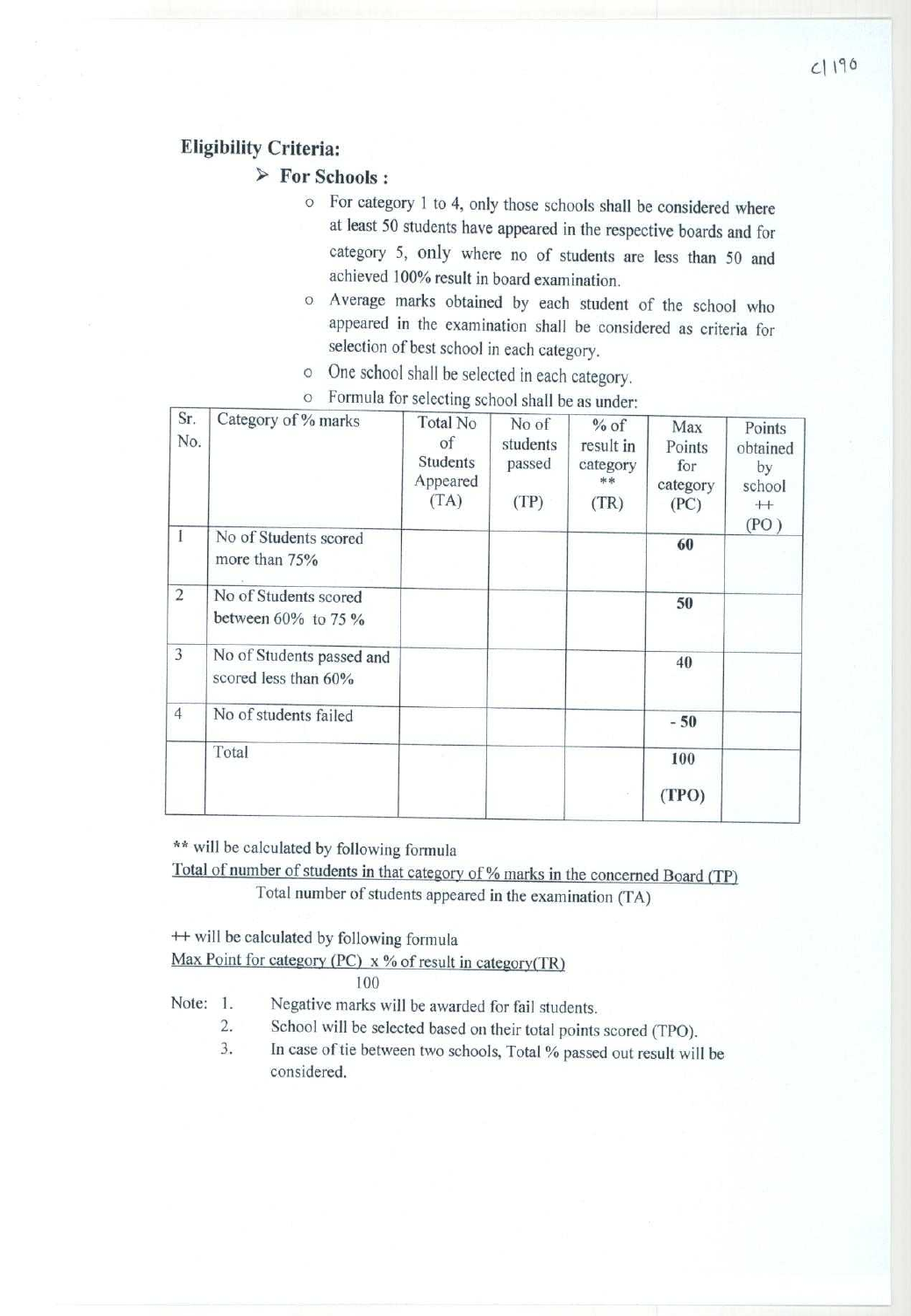#### **> For Students:**

For Science, Commerce, Vocational and **Humanities streams** specialized subject prescribed by board from that student has to select at least 3 subjects, which decides its branch of study.

Specialized Three **subject** (**03) + English** <sup>+</sup> **any One** (01) subject from rest of the subjects, which is common to that stream for maximum no of students and planning committee every year officially declare and finalize about that subject before the announcement of HSCE result.

No practical marks will be considered.

Note: 1. In case of tie between two students, Total % marks obtain in result will be considered.

## **Authentication** & Approval **criteria:**

- <sup>â</sup> Hon'ble Administrator of Daman & Diu and DNH will approve criteria of selection and Award for best students each year.
- $\triangleright$  Finance Department will give financial approval for requisite expenditure.
- > Data & Information provided by school will be considered for calculating and scrutinizing and treated as authentic.
- > Any discrepancy found in the information and the data, Principal of concerned school will be responsible for the same.
- > Scrutiny committee will calculate and scrutinize all information received from schools and recommend for awards.
- $\triangleright$  Planning committee will be authorized to modify terms & conditions, select one additional subject for calculation for merits and get approval of Hon'ble Administrator of Daman & Diu and DNH after board exams and before the declaration of board exam results each year.
- $\triangleright$  Planning committee is authorized to decide items for awards and get approval of Hon'ble Administrator of Daman & Diu and DNH.
- > Organizing committee will do all kind of arrangement for award ceremony and organize the function. Committee will take approval for function date from Hon'ble Administrator of Daman & Diu and DNH each year.

#### **General Conditions:**

v Department of Education will organize meeting every year before the declaration of HSCE Board results to finalize terms & conditions for selection and decide items to be awarded with its financial implication. Minutes of the meeting will be submitted to planning committee for further action.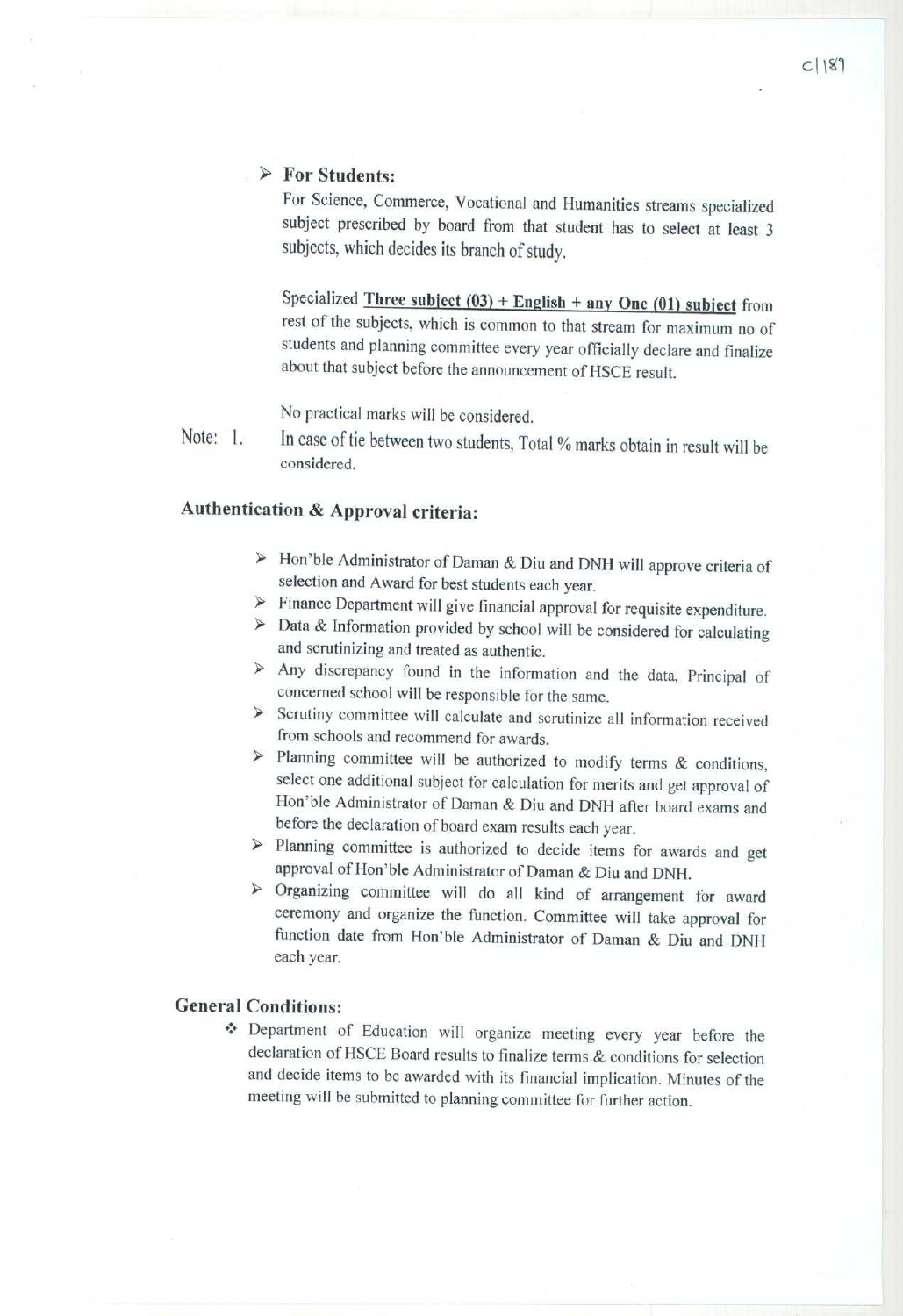- \* Then after meeting of planning committee will be organized in Education department. Planning committee will modify the terrns and condition if required and get approval from Hon'ble Administrator of Daman & Diu and DNH.
- <sup>v</sup> Every year, Department of Education will circulate a circular amongst all Higher Secondary Schools of U.T. of Daman & Diu before the declaration of HSCE Board results. With subject names, selection criteria with necessary guidelines.
- <sup>v</sup> In response to the circular, All Principals of Higher Secondary schools of Daman & Diu will submit necessary information to Education Department within 20 days of time.
- <sup>v</sup> After receiving necessary information for "Gyan Gaurav Award" scrutiny committee will scrutinize it and submit reports with recommendations of awards to he given for that particular year for approval of Hon'ble Administrator of Daman & Diu and DNIT.
- \* Based on approval for award's item and no of awards to be given, Organizing committee will get financial approval.
- v After financial approval, organizing committee will obtain convenient date for function from Hon'ble Administrator of Daman & Diu and DNH.
- <sup>v</sup> Organizing committee must ensure that inform and date for function will be conveyed to awardees well in advance.

#### **Planning Committee:**

Planning committee consists of following members:

| 1              | Secretary (Education), Daman & Diu and DNH.        | $\frac{1}{2}$ | Chairman         |
|----------------|----------------------------------------------------|---------------|------------------|
| $\overline{2}$ | Director of Education, Daman & Diu.                | ٠             | Member           |
| 3              | Dy. Director of Education, Daman & Diu.            | ÷,            | Member           |
| $\overline{4}$ | Asstt. Director of Education, Diu                  | ۰             | Member           |
| 5              | Principal, Govt Higher Secondary school, Diu       | ä,            | Member           |
| 6              | Principal, Govt. Higher Secondary school, Bhimpore | ×.            | Member           |
| 7              | Nodal Officer (NVEQF), Daman & Diu.                | a,            | Member           |
| 8              | Nodal Officer (MMP), Daman & Diu.                  | ۰             | Member           |
| 9              | Nodal Officer (Gyan Gaurav), Daman & Diu.          | ٠             | Member Secretary |
|                |                                                    |               |                  |